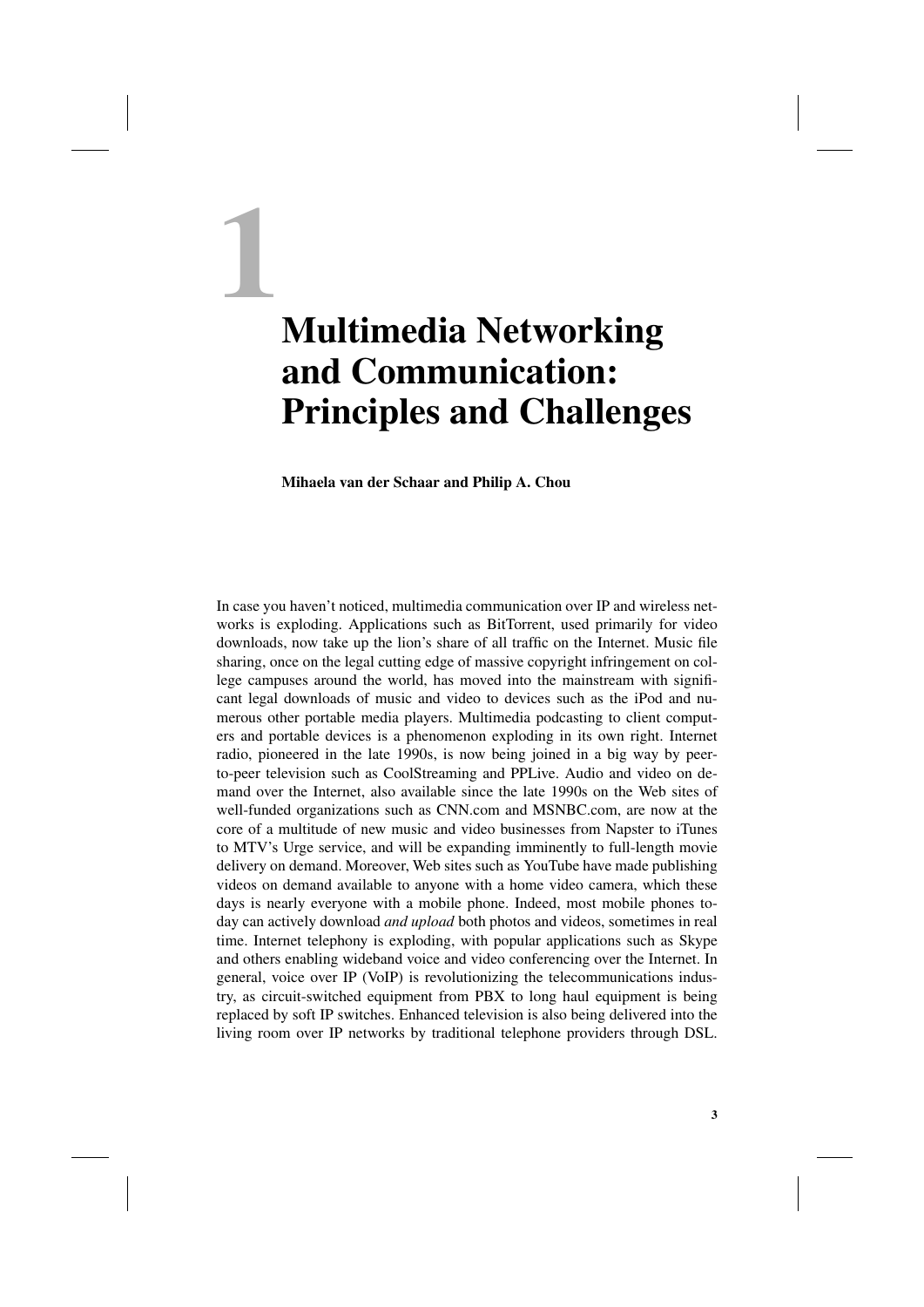# 4 Chapter 1: MULTIMEDIA NETWORKING AND COMMUNICATION

Once inside the home, consumer electronics manufacturers, and increasingly, the computer industry and its partners, are distributing audio and video over WiFi to monitors and speaker systems around the house. Now that the analog-to-digital revolution is nearly complete, we are undergoing an all-media-over-IP revolution, with radio, television, telephony, and stored media all currently being delivered over IP wireline and wireless networks. To top it all off, brand new types of media, such as game data for interactive gaming over the Internet, are strongly emerging.

Despite having unleashed a plethora of new multimedia applications, the Internet and wireless networks provide only limited support for multimedia. The Internet and wireless networks have inherently unpredictable and variable conditions. If averaged over time, this variability may not significantly impact delayinsensitive applications such as file transfer. However, variations in network conditions can have considerable consequences for real-time multimedia applications and can lead to unsatisfactory user experience. Multimedia applications tend to be delay sensitive, bandwidth intense, and loss tolerant. These properties can change the fundamental principles of communication design for these applications.

The concepts, theories, and solutions that have traditionally been taught in information theory, communication, and signal processing courses may not be directly applicable to highly time-varying channel conditions, adaptive and delaysensitive multimedia applications, and interactive multiuser transmission environments. Consequently, in recent years, the area of multimedia communication and networking has emerged not only as a very active and challenging integrative research topic across the borders of signal processing and communication, but also as a core curriculum that requires its own set of fundamental concepts and algorithms that differ from those taught in conventional signal processing and communication courses.

This book aims at providing the reader with an in-depth understanding of the theoretical foundations, key design principles, algorithms, and existing standards for multimedia communication and networking.

This introductory chapter provides motivation for studying the topic of multimedia communication, the addressed applications, and associated challenges. Subsequently, a road map of the various chapters is provided. A suggested use for graduate instruction and self-study is also provided.

#### 1.1 DIMENSIONS OF MULTIMEDIA COMMUNICATION

#### 1.1.1 Multimedia Communication Applications

The emergence of communication infrastructures such as the Internet and wireless networks enabled the proliferation of the aforementioned multimedia applications. These applications range from simple music downloading to a portable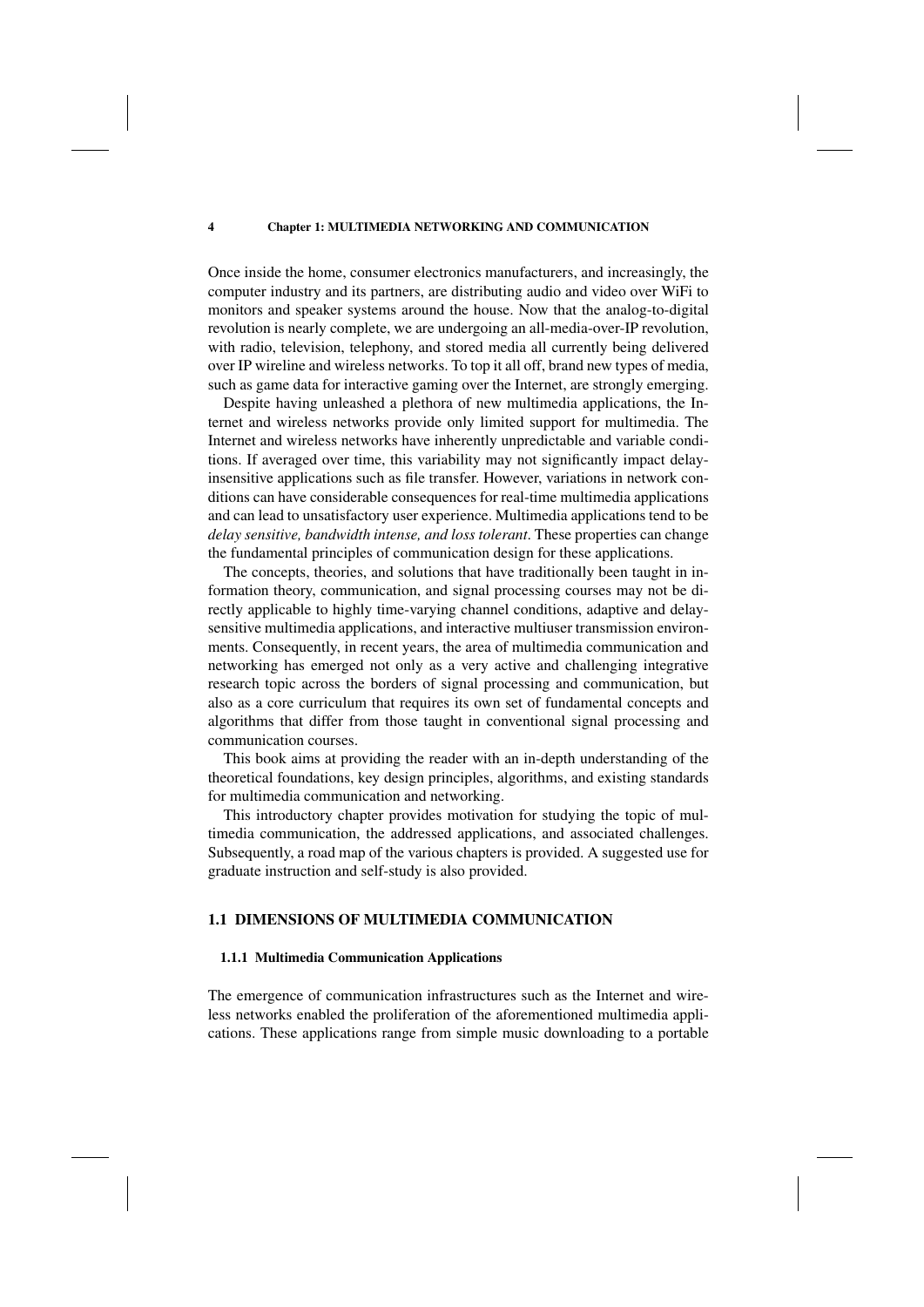### Section 1.1: DIMENSIONS OF MULTIMEDIA COMMUNICATION 5

device, to watching TV through the Internet on a laptop, or to viewing movie trailers posted on the Web via a wireless link. Some of these applications are new to the Internet revolution, while others may seem more traditional, such as sending VoIP to an apparently conventional telephone, sending television over IP to an apparently conventional set top box, or sending music over WiFi to an apparently conventional stereo amplifier.

An obvious question that comes to mind when considering all the aforementioned applications is how to jointly discuss these applications. What do they have in common and how do they differ? To provide an answer to this seemingly simple question, we will discuss the various dimensions of these multimedia communication applications.

# 1.1.2 Streaming Versus Downloading

Conventional downloading applications (e.g., file transfer such as FTP) involve downloading a file before it is viewed or consumed by a user. Examples of such multimedia downloading applications are downloading an MP3 song to a portable device, downloading a video file to a computer via BitTorrent, or downloading a podcast. (Despite its name, podcasting is a "pull" technology with which a Web site is periodically polled for new multimedia content.) Downloading is usually a very robust way to deliver media to a user. However, downloading has two potentially important disadvantages for multimedia applications. First, a large buffer is required whenever a large media file (e.g., an MPEG-4 movie) is downloaded. Second, the amount of time required for the download can be relatively large, thereby requiring the user to wait minutes or even hours before being able to consume the content. Thus, while downloading is simple and robust, it provides only limited flexibility both to users and to application designers.

An alternative to downloading is streaming. Streaming applications split the media bit stream into separate chunks (e.g., packets), which can be transmitted independently. This enables the receiver to decode and play back the parts of the bit stream that are already received. The transmitter continues to send multimedia data chunks while the receiver decodes and simultaneously plays back other, already received parts of the bit stream. This enables low delay between the moment data is sent by the transmitter to the moment it is viewed by the user. Low delay is of paramount importance for interactive applications such as video conferencing, but it is also important both for video on demand, where the user may desire to change channels or programs quickly, and for live broadcast, where the content length is unbounded a priori, but the delay must be finite. Another advantage of streaming is its relatively low storage requirements and increased flexibility for the user, compared to downloading. However, streaming applications, unlike downloading applications, have deadlines and other timing requirements to ensure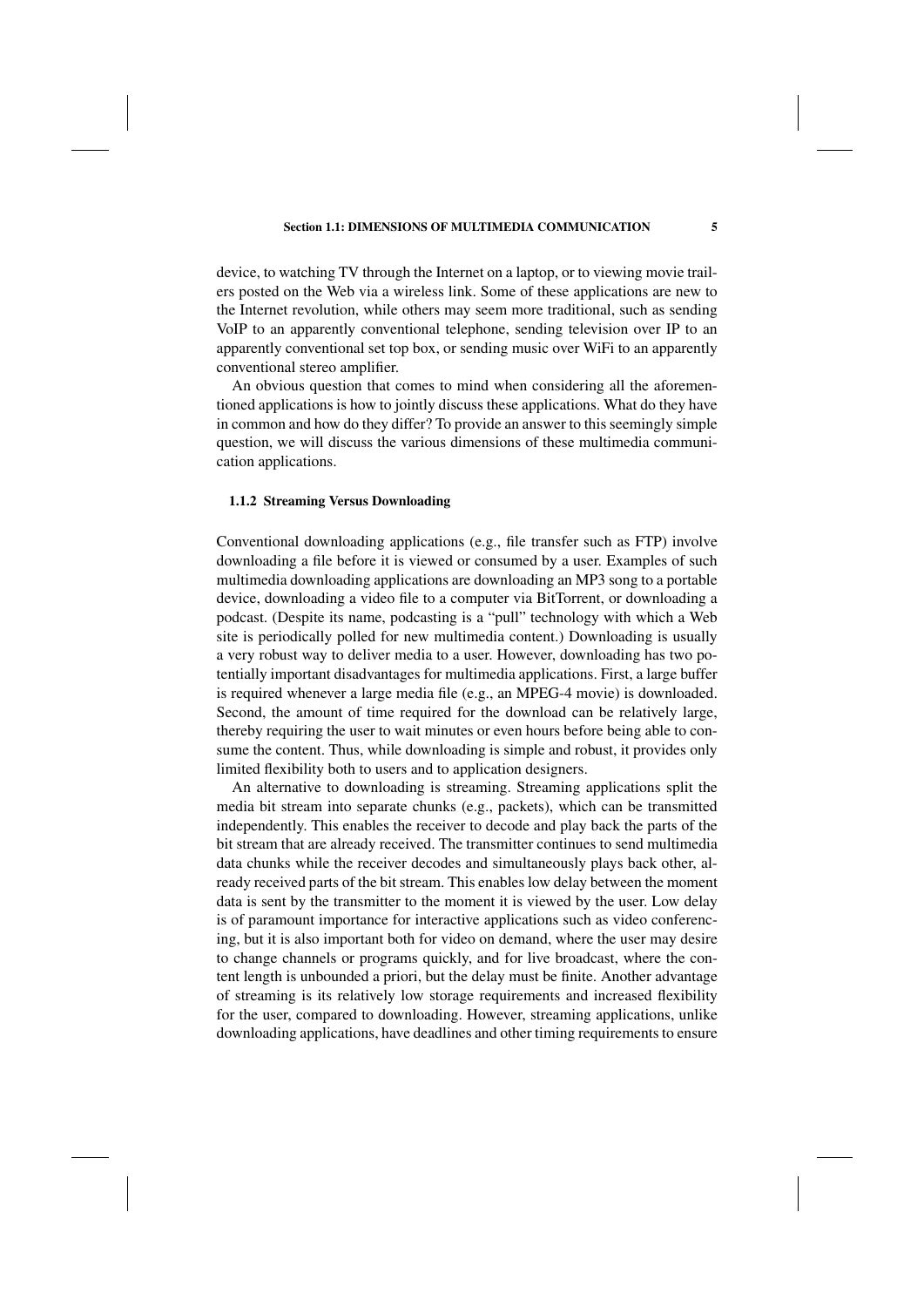#### 6 Chapter 1: MULTIMEDIA NETWORKING AND COMMUNICATION

continuous real-time media playout. This leads to new challenges for designing communication systems to best support multimedia streaming applications.

# 1.1.3 Streaming Media on Demand, Live Broadcast, and Real-Time Communication

Multimedia streaming applications can be partitioned into three classes by delay tolerance. Interactive audio and video telephony, teleconferencing, and gaming have extremely low delay tolerance, usually no more than 200 ms of end-to-end delay for comfortable interaction. In contrast, live broadcast applications (e.g., Internet radio), which typically have no interactivity, have a large delay tolerance, say up to 30 s, because the delay cannot be detected without interactivity and without a reference, such as a neighbor who is listening to a conventional radio. (Cheers coming from a neighbor's apartment 30 s before a goal can certainly ruin the surprise!) Intermediate in terms of delay tolerance is the application of streaming media on demand, which has only moderate interactivity requirements, such as channel changing and VCR-like control. The differences in delay tolerance among these three classes of multimedia applications have profound effects on their design, particularly with respect to error recovery. Low-delay, low bit rate applications such as telephony can afford only error-resilience techniques, whereas high-delay or high bandwidth applications can afford complete error recovery using either forward error correction or retransmission-based techniques.

It is worth noting here that although applications in all three classes play out multimedia in real time, the phrase "real-time communication" is commonly used only for the first application, that is, audio and video telephony, conferencing, and gaming, whereas the phrase "streaming" is often associated only with the latter two applications.

#### 1.1.4 Online Versus Off-Line Encoding

Another essential difference between multimedia communication applications is whether the content is encoded online, as in the case of real-time communication or live broadcast applications, or is encoded off-line, as in the case of streaming media on demand. The advantage of online encoding is that the communication channel can be monitored and the source and channel coding strategies can be adapted correspondingly. For instance, the receiver can inform the transmitter of the information that is lost and the encoder can adjust correspondingly. The advantage of off-line encoding is that the content can be exhaustively analyzed and the encoding can be optimized (possibly in nonreal time over several passes of the data) for efficient transmission.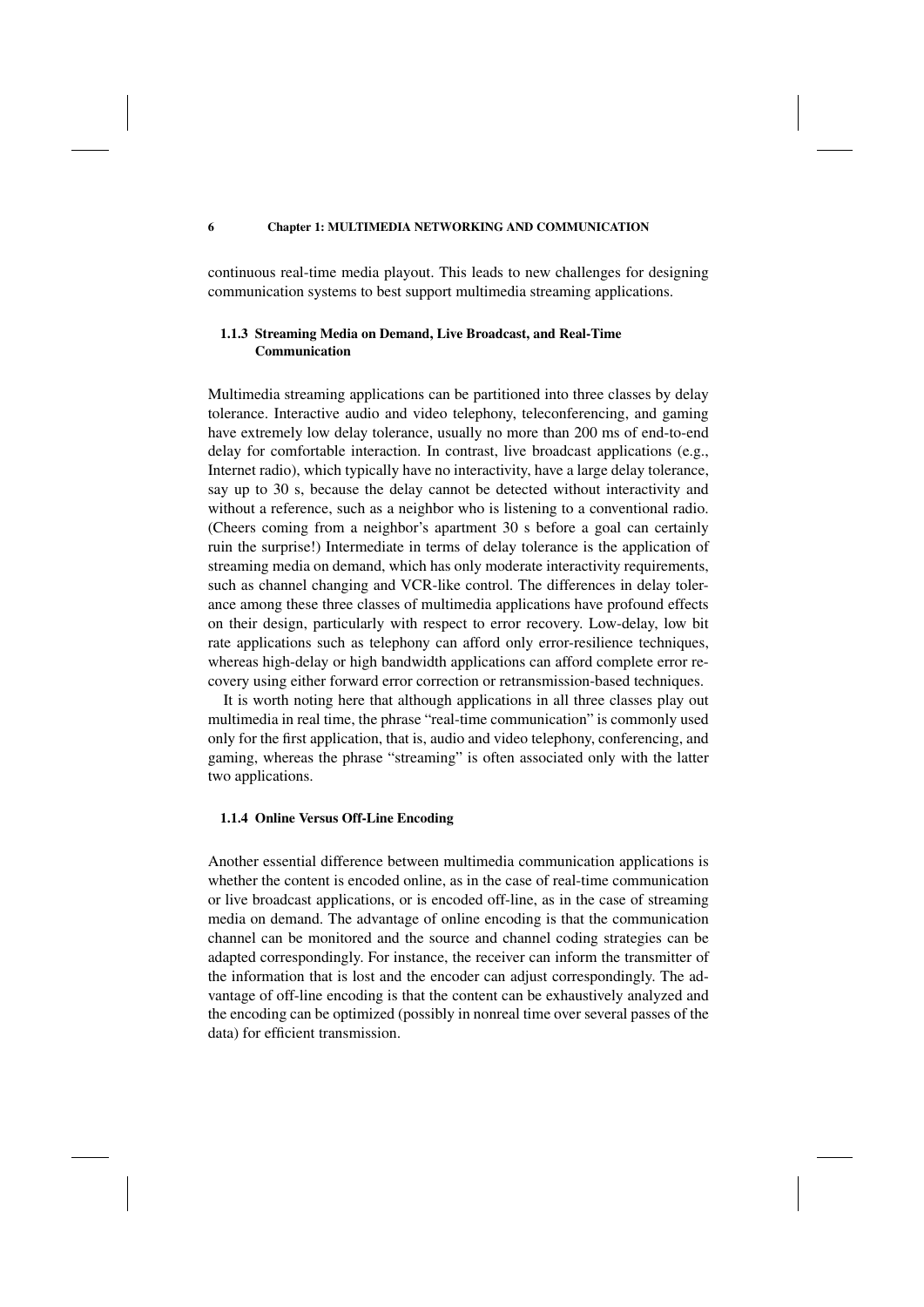#### Section 1.1: DIMENSIONS OF MULTIMEDIA COMMUNICATION 7

#### 1.1.5 Receiver Device Characteristics

The constraints of the receiver devices on which the various applications are consumed by the end user also have an important impact on multimedia communication. In particular, the available storage, power, and computational capabilities of the receiving device need to be explicitly considered when designing complete multimedia communication solutions. For instance, the design of multimedia compression, scheduling, and error protection algorithms at the receiver should explicitly consider the ability of the receiver to cope with packet loss. Also, receiver-driven streaming applications can enable the end device to proactively decide which parts of the compressed bit streams should be transmitted depending on the display size and other factors.

#### 1.1.6 Unicast, Multicast, and Broadcast

Multimedia communication can be classified into one of three different categories: unicast, multicast, and broadcast, depending on the relationship between the number of senders and receivers. Unicast transmission connects one sender to one receiver. Examples of such applications include downloading, streaming media on demand, and point-to-point telephony. A main advantage of unicast is that a back channel can be established between the receiver and the sender. When such a back channel exists, the receiver can provide feedback to the sender about experienced channel conditions, end-user requirements, end-device characteristics, and so on, which can be used accordingly to adapt compression, error protection, and other transmission strategies.

Multicast transmission connects the sender to multiple receivers that have elected to participate in the multicast session, over IP multicast or application level multicast. Multicast is more efficient than multiple unicasts in terms of network resource utilization and server complexity. However, a disadvantage of multicast compared to unicast is that the sender cannot target its transmission toward a specific receiver.

Broadcast transmission connects a sender to all receivers that it can reach through the network. An example is broadcast over a wireless link or a shared Ethernet link. As in multicast, the communication channel may be different for different receivers. In this book, when we refer to the live broadcast application, we are usually talking about a solution in which a live signal is actually multicast over the network.

# 1.1.7 Metrics for Quantifying Performance

Unlike conventional communication applications, multimedia communication applications cannot be simply evaluated in terms of the achieved throughput, packet